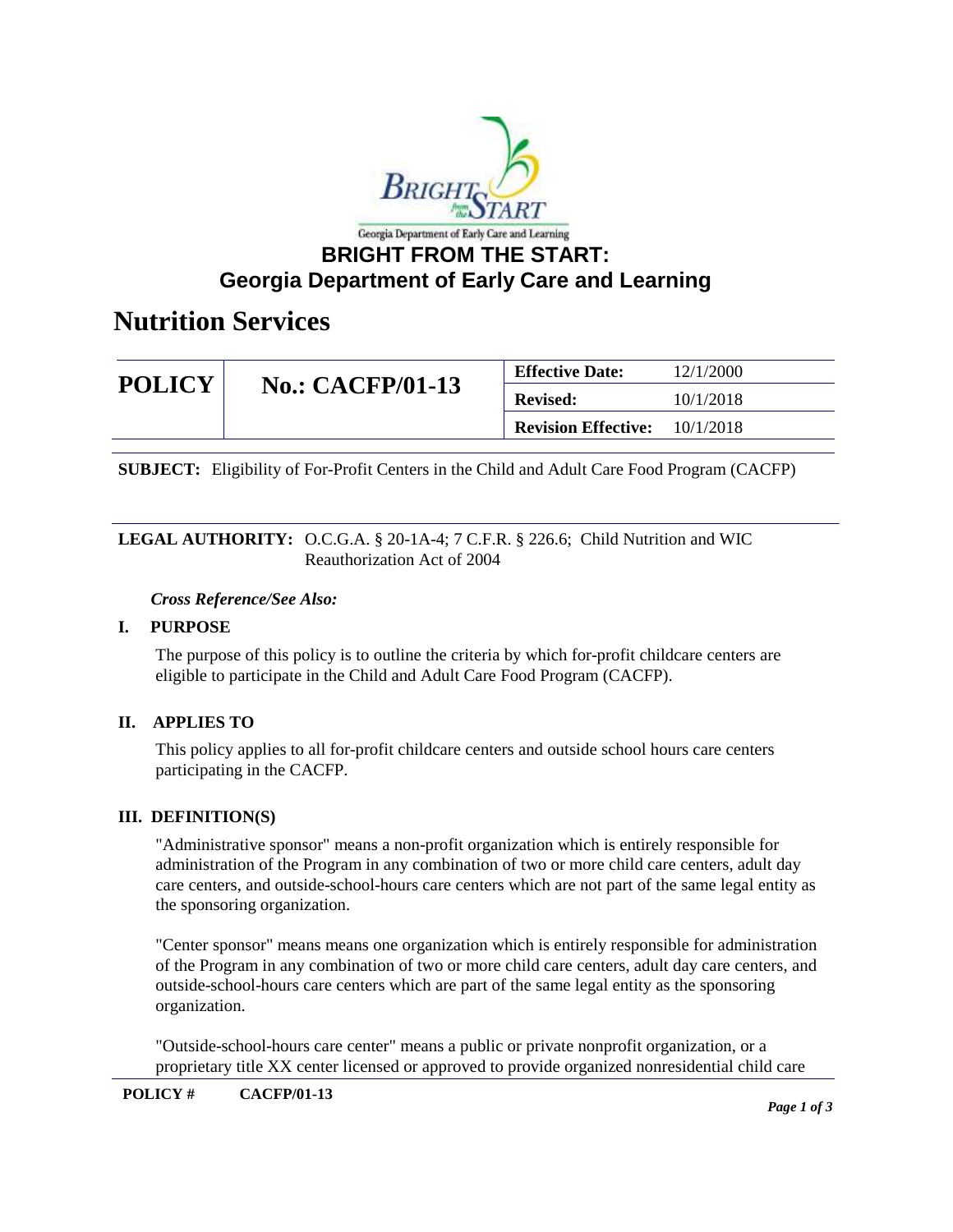## **Nutrition Services**

| <b>POLICY</b> | <b>No.: CACFP/01-13</b> | <b>Effective Date:</b>     | 12/1/2000 |
|---------------|-------------------------|----------------------------|-----------|
|               |                         | <b>Revised:</b>            | 10/1/2018 |
|               |                         | <b>Revision Effective:</b> | 10/1/2018 |

services to enrolled children outside of school hours.

" Sponsor" or "Sponsoring organization" means a public or private nonprofit organization that is responsible for administering the food program for one or more child and adult care facilities.(7 C.F.R. § 226.2)

### **IV. POLICY**

Bright from the Start: Georgia Department of Early Care and Learning (DECAL) works to ensure that participants in the Child and Adult Care Food Program (CACFP) meet all applicable program requirements under Federal law and regulations. The Child Nutrition and WIC Reauthorization Act of 2004 permanently establishes that for-profit centers may participate in the CACFP if at least 25 percent of the licensed capacity or enrollment, whichever is less, are eligible for free or reduced price meals. For-profit centers may also continue to qualify for CACFP participation if at least 25 percent of enrollment or licensed capacity (whichever is less) receive title XX compensation.

DECAL requires that for-profit free/reduced price centers use Title XX documentation, first, to qualify in the CACFP. If the center does not meet the 25 percent Title XX threshold, then the center may use free/reduced price meal documentation. However, the center may not combine Title XX children with children receiving free and reduced price meals in order to meet the 25 percent threshold. The center must qualify based on either free/reduced price meal or Title XX documentation, but not both for each month claimed for reimbursement.

### **V. PROCEDURE(S)**

Claim Submission:

Normal procedures for completing a claim for reimbursement should be followed when qualifying based on Title XX documentation or free/reduced price meal documentation. When filing a claim in GA ATLAS, the institution must indicate the number of children receiving Title XX benefits even if the center does not qualify based on the 25% Title XX threshold. If the institution qualifies based on the Title XX threshold, GA ATLAS will recognize this and process the claim accordingly. If the institution does not qualify based on the 25 percent Title XX threshold, GA ATLAS will automatically verify the number of children who qualified for free and reduced priced meals. If the institution qualifies based on the 25 percent free and reduced price meal threshold, GA ATLAS will process the claim accordingly.

Center Sponsors: Since centers may use either Title XX or free/reduced priced meal documentation to qualify, center sponsors should indicate the number of Title XX participants